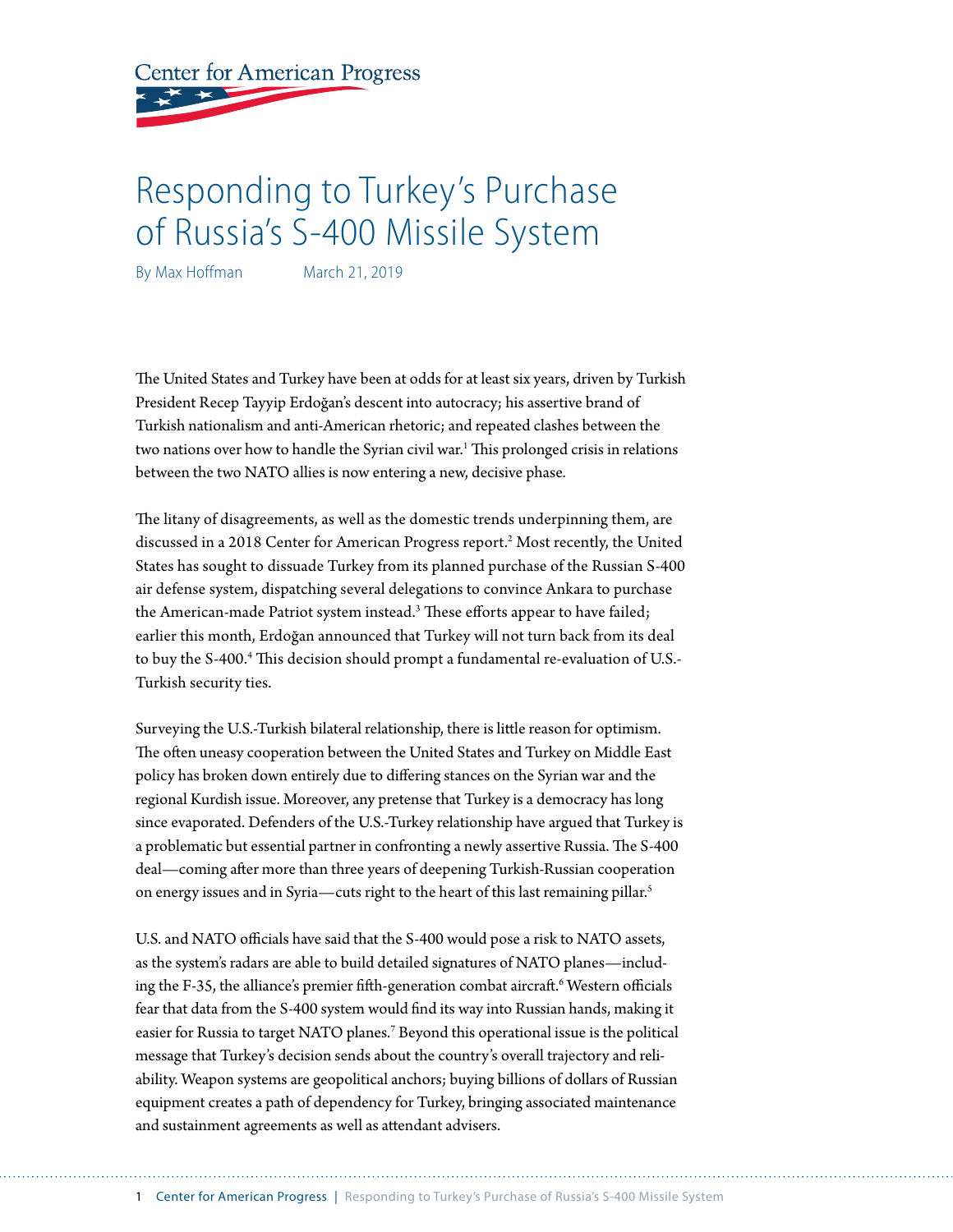Erdoğan is increasingly unrestrained in pursuing what he sees to be Turkey's—and, often, his own—interests, with little regard for the wishes of traditional security partners. Turkey seems to want to enjoy all the benefits of membership in the Western security bloc—including top-of-the-line military technology, prestige, and protection from outside aggression—without living up to the responsibilities of that membership, such as presenting a united front against Russia. Turkey should be pressed to make a political decision on this issue; delaying the moment of reckoning will only increase the costs for the United States and other NATO allies. The questions now confronting the U.S. and NATO are as follows: How much further will Turkey deteriorate and distance itself from the alliance's norms? And should the Western bloc start planning for the worst-case scenario?

This worst-case scenario could include a further deepening of Turkish relations with Russia; the continued democratic deterioration and erosion of state institutions within the country; and a decisive nationalist turn against the United States and the West. In such a scenario, Turkey would be an illiberal state that could not be trusted to decisively side with the United States in a crisis; there would be little reason for deep security investments in the country.

This issue brief discusses the steps that the United States should take in response to this decisive moment in bilateral relations: 1) signal in advance what the United States will do if Turkey takes delivery of the S-400 system; and 2) begin a longer-term process of downgrading security ties with Turkey to address the vulnerabilities posed by Turkey's cozy relations with Russia, starting with restricting Ankara's access to sensitive U.S. military technology—particularly the F-35.

# How to calibrate a principled response

In calibrating a response, the United States should focus on one overarching goal: preserving a cohesive democratic security architecture capable of defending itself. NATO was created to defend a democratic political order, primarily against potential Soviet aggression. Turkey's democratic record is full of demerits, and there are now serious doubts about the country's strategic reliability in defending the democratic bloc. As the contest against resurgent autocracies has shifted from the showdown of strategic military capabilities that defined the Cold War to the messy, hybrid struggle of the present, a genuine commitment to democracy has taken on more importance than it did in the face of a looming Soviet military threat.

Before settling upon a response, it is also important for the United States to understand how Turkey sees its S-400 decision. Erdoğan has long sought to chart a more independent course that shows less deference to the West. He sees the world as multipolar and feels Turkey should be a power in its own right. Moreover, he has dismissed the West's democratic rhetoric as hypocritical and does not share these values.<sup>8</sup> As a result,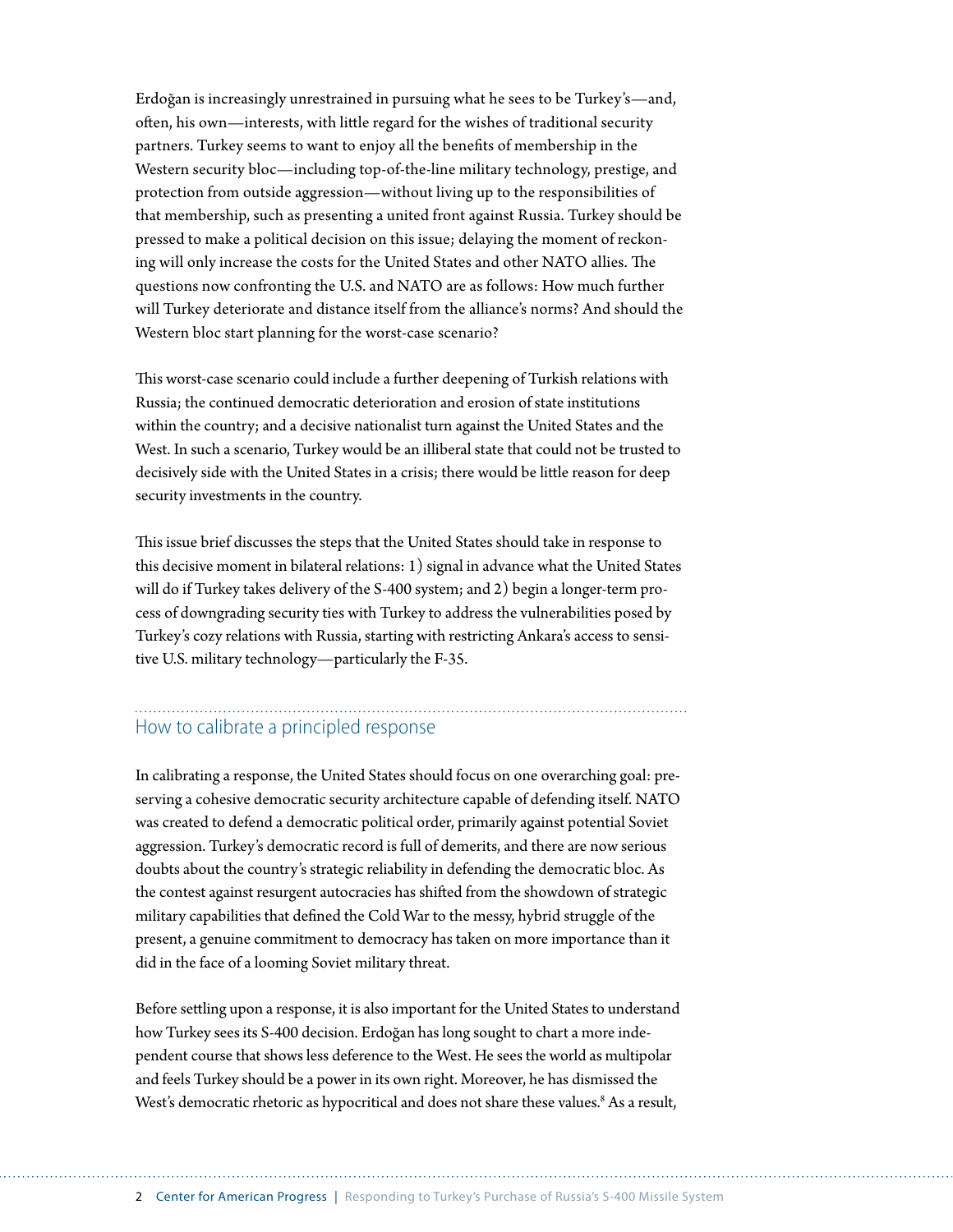Erdoğan has adopted a transactional approach toward relations with the United States and Europe and has balanced those traditional alliances with deepened ties with Iran, China, and Russia.<sup>9</sup> To be clear, this approach is not limited to Erdoğan and has a measure of support within both Turkey's Ministry of Foreign Affairs and military, though it is far from a consensus view.10 Turkey is not, therefore, choosing Russia; nor is the West losing Turkey. Turkey is choosing its own, more independent path. As part of this approach, the Turkish government has sought to build its domestic military-industrial base, seeking domestic production and technology transfer in its purchase agreements.<sup>11</sup>

While Turkey, as a sovereign state, may purchase arms from whomever it likes, that decision should not be free of consequences and, accordingly, should affect Turkey's future as a member of the Western security club designed to guard the democratic order against Russian aggression. Indeed, it is important for there to be clear and serious consequences for decisions that directly undermine the central purpose of the NATO alliance. This principle does not apply only to Turkey. Following the Russian invasion of Ukraine, France pulled back from a deal to sell two Mistral-class amphibious assault ships to Russia, despite the economic costs of reneging on the deal.<sup>12</sup> Moscow seeks to destroy NATO and weaken the democratic order; Turkey does not get to play both sides when it comes to security ties with Russia.

Working from this premise, the United States should intentionally downgrade security relations with Turkey if it follows through on the S-400 deal. Despite the current tensions between the two governments, this should not be a personal or emotional move. The United States should not seek to make Turkey a pariah state, but rather communicate that Turkey is no longer a trusted security partner and starkly illustrate the costs to Turkey of fostering close strategic relations with Russia.

The downgrading of security ties should begin in the areas of the U.S.-Turkish relationship that are already most concerning for the United States. Given Turkey's troubling trajectory and the looming S-400 delivery, the most dubious aspects of U.S.-Turkish security ties would be:

- **Turkish access to high-tech U.S. military support and equipment, particularly the F-35.** This access would need to be immediately curtailed to preserve the United States' and NATO's military-technological edge.
- **The size of the collective U.S. and NATO military footprint in Turkey, as well as the importance of Turkish bases to U.S. contingency operations and planning in the region.** This would be a substantial vulnerability should Turkey show it is not reliable with regard to Russia. The United States should move immediately to reduce reliance on Turkey in this area.
- **Turkey's participation in NATO activities designed to counter Russian influence and prepare for potential Russian aggression.** If Ankara takes delivery of the Russian system, NATO should stop further security investments in Turkey and begin the process of extricating Turkey from sensitive counter-Russian activities.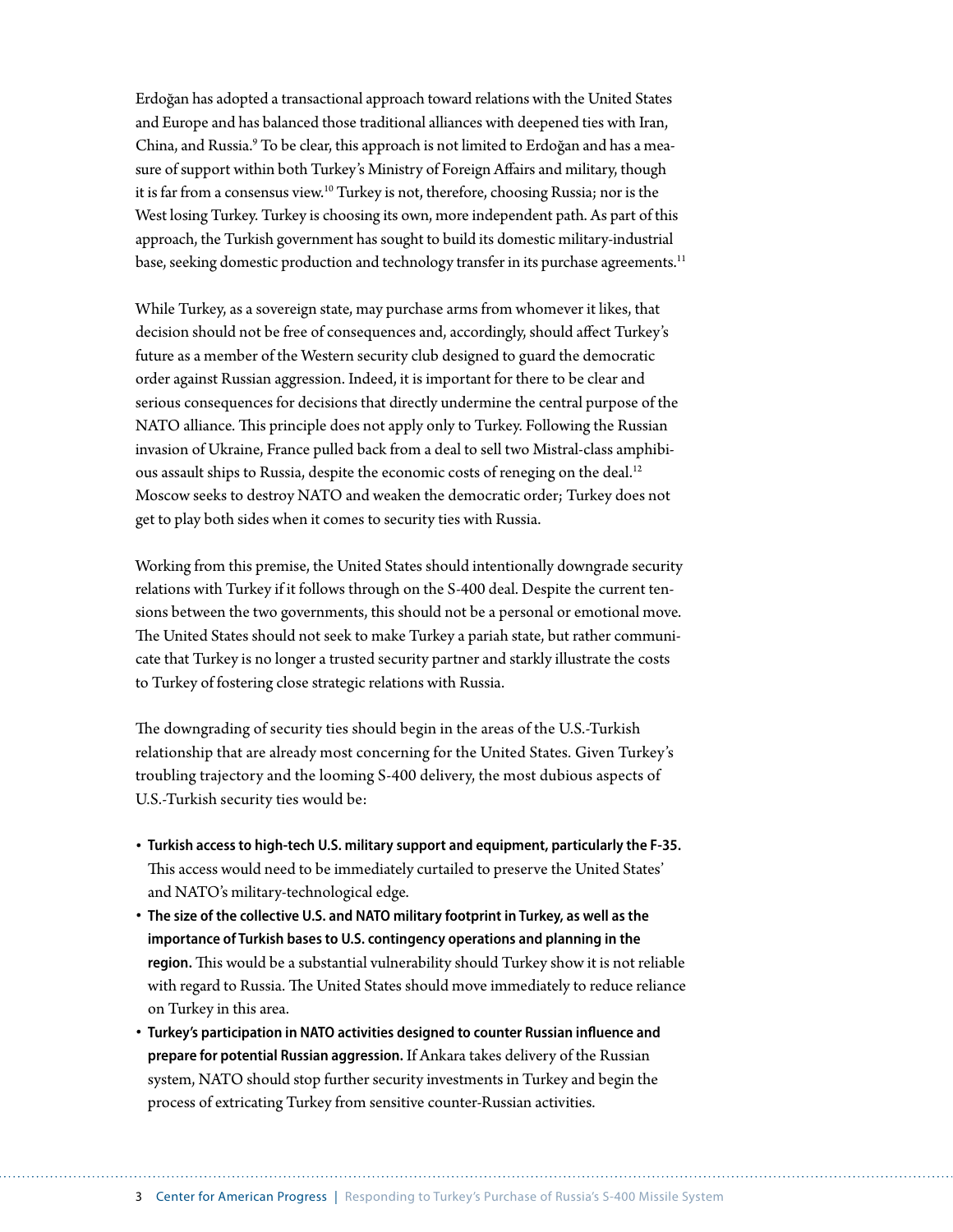#### Signal consequences in advance

Every aspect of the U.S. response should be clearly signaled in advance. This messaging is already well underway. In June 2018, Wess Mitchell, then-assistant secretary of state for European and Eurasian affairs, told Congress that the "acquisition of S-400 will inevitably affect the prospects for Turkish military-industrial cooperation with the United States, including [the] F-35."13 Later, in August 2018, Congress passed a National Defense Authorization Act that prevented the U.S. Department of Defense from delivering F-35s to Turkey until it had reported on the implications of Turkey's planned S-400 purchase for U.S.-Turkish relations and NATO operations.<sup>14</sup> The ensuing Pentagon report said that the United States "will reassess Turkey's continued participation" in the F-35 program if the S-400 purchase moves forward, highlighting the deal's myriad negative repercussions for bilateral relations, NATO interoperability, and Turkey's vulnerability to Russia.15

The United States should be unequivocal in its response at every level of government, including the president: Turkey can purchase either the Russian S-400s or the U.S.-made F-35s, but it cannot have both. This response would be strengthened by additional warnings from other NATO allies, particularly fellow members of the consortium buying the F-35, such as the United Kingdom—which Ankara sees as a more sympathetic Western country. NATO officials entrusted with guarding against Russian aggression could also help bolster the case by expressing similar concerns. Already, NATO's supreme allied commander, U.S. Army Gen. Curtis Scaparrotti, has said that Turkey should not receive the F-35 if it buys the S-400.<sup>16</sup> Scaparrotti's statement carries great weight, but more non-American military and political leaders should publicly voice their concerns about the purchase.

In order to further signal the consequences of such a decision, the United States should make clear its minimally acceptable outcome regarding the S-400 sale: that Turkey not take delivery of the system. Turkish officials have reportedly offered compromise solutions to alleviate American concerns about the F-35's security while moving forward with the sale.17 These tactical workarounds should not be sufficient for the U.S. government; the sale itself demonstrates a fundamental difference in how the two countries assess Russian intentions and the role of the NATO alliance. This equivocation vis-a-vis Russia should disqualify countries from the level of close security cooperation Turkey has enjoyed thus far.

The United States should also make clear that it would be happy for Turkey to purchase an alternative air defense system from the Eurosam consortium, which has put forward competing offers to sell Turkey comparable equipment designed by trusted NATO allies or to not purchase a new system at all and rely on the deployment of NATO defenses and its own air force in the event of a threat.<sup>18</sup> After all, Ankara is only contracted to buy one S-400 system with an option to buy a second; that is not enough to constitute a meaningful air defense system.<sup>19</sup> By messaging that it is open to alternative solutions, the United States could demonstrate that it is not simply concerned with securing U.S. commercial interests or haggling over price, but rather genuinely concerned about exposure to Russia.

4 Center for American Progress | Responding to Turkey's Purchase of Russia's S-400 Missile System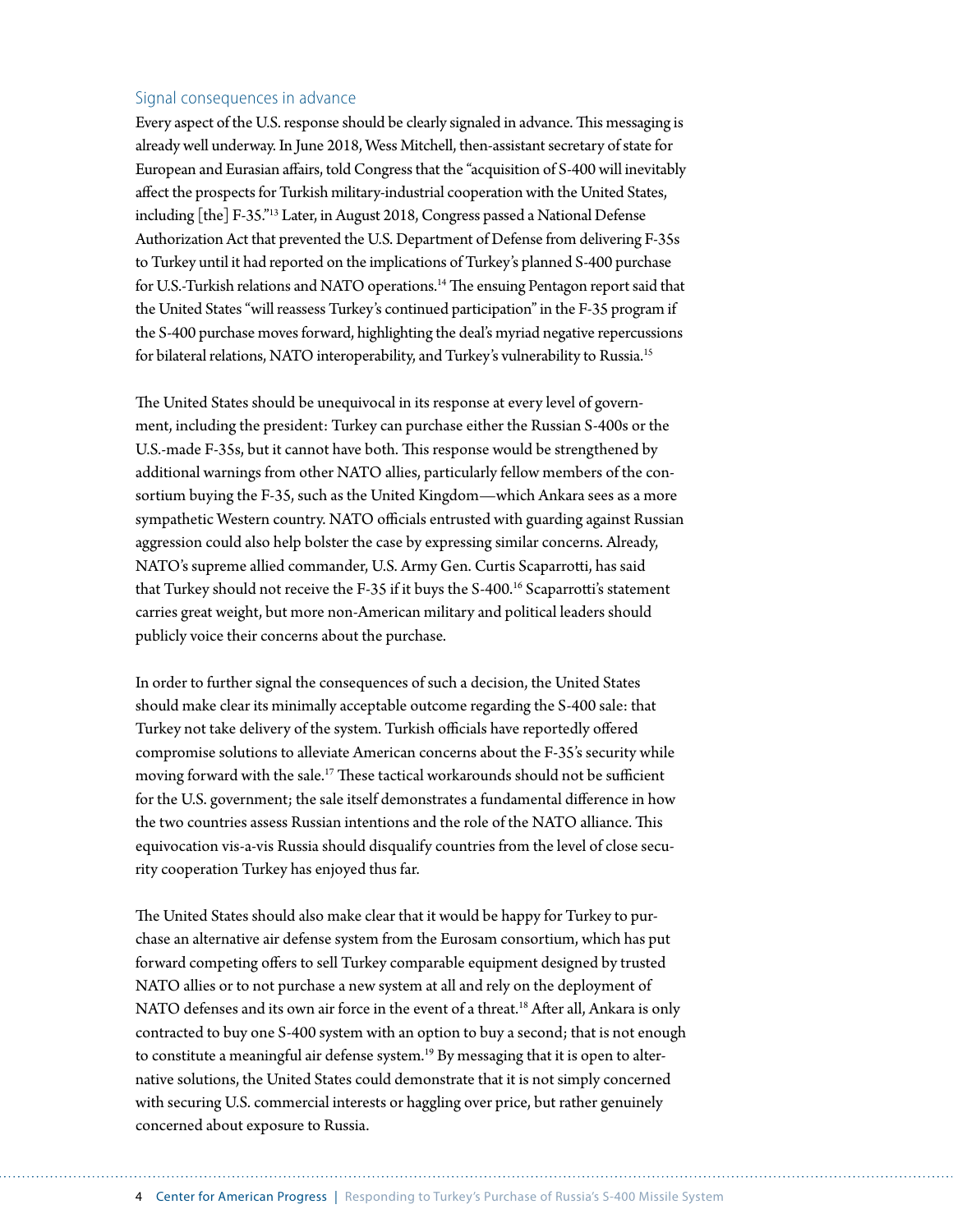Moreover, while the United States should not totally discount the use of incentives to dissuade Turkey, it also should not try to negotiate the Turkish government down from the aggressive position it has staked out—for example, by offering overly generous terms on the sale of Patriots. This is a dynamic Erdoğan has repeatedly used against the United States and Europe, staking out a maximalist position and then settling for something less. The U.S. line should be clear: If Turkey cancels the S-400 purchase, all sorts of incentives are up for discussion; but those conversations cannot take place while this purchase hangs over the alliance.

Finally, this diplomacy should, to the extent possible, be conducted privately, as Erdoğan is less likely to backtrack from his maximalist position if he is publicly cornered. He will be weighing his options with one eye firmly on the domestic balance of power within Turkey. Erdoğan has stoked virulent anti-Western sentiment on the nationalist right and now must manage that public pressure, which might intensify if he visibly climbs down from his position on the S-400 purchase. Yet Erdoğan also faces a less visible challenge of balancing competing cadres within the state and the military—some of whom favor maintaining closer security ties with the United States, and some of whom want to distance Turkey from the West.<sup>20</sup>

#### Begin to downgrade security ties

When designing punitive measures, it is generally useful to have phased or escalating consequences—sequencing the response so that the costs increase over time, allowing the other side time to change course. Yet if the delivery of the S-400 system is the trigger, it makes more sense to clearly signal the consequences in advance and then immediately implement them when the red line is crossed. If Turkey, then, chooses to complete the purchase and take delivery, it will clearly demonstrate that it received the U.S. and NATO signals, weighed them, and disregarded them. This would represent a major setback for the United States and NATO—both of which want close security ties with Turkey—but a strong, immediate response will be essential. Having lost Turkey as a reliable partner, this strong response would at least guard sensitive military technology and establish a measure of deterrent credibility in the eyes of other security partners and participants in the F-35 program.

As stated above, the punitive measures should focus on the aspects of the security relationship about which the United States is already uneasy. The F-35 program should be at the top of this list. Turkey is an original member of the F-35 consortium, having joined in 2002, and has invested \$1.25 billion in the development.<sup>21</sup> Turkish companies are entwined in the aircraft's supply chain: AYESAŞ is the sole supplier for the plane's cockpit heads-up display; Turkish Aerospace Industries makes parts of the fuselage; and Alp Aviation manufactures hundreds of parts for the airframe and engine.<sup>22</sup>

Extricating Turkey from the program would undoubtedly be messy, but it may be necessary. The consortium approach and distributed supply chain were designed to defray the costs for each project partner and bind them together around a massive shared defense investment. The list of countries involved—the United Kingdom, Italy,

5 Center for American Progress | Responding to Turkey's Purchase of Russia's S-400 Missile System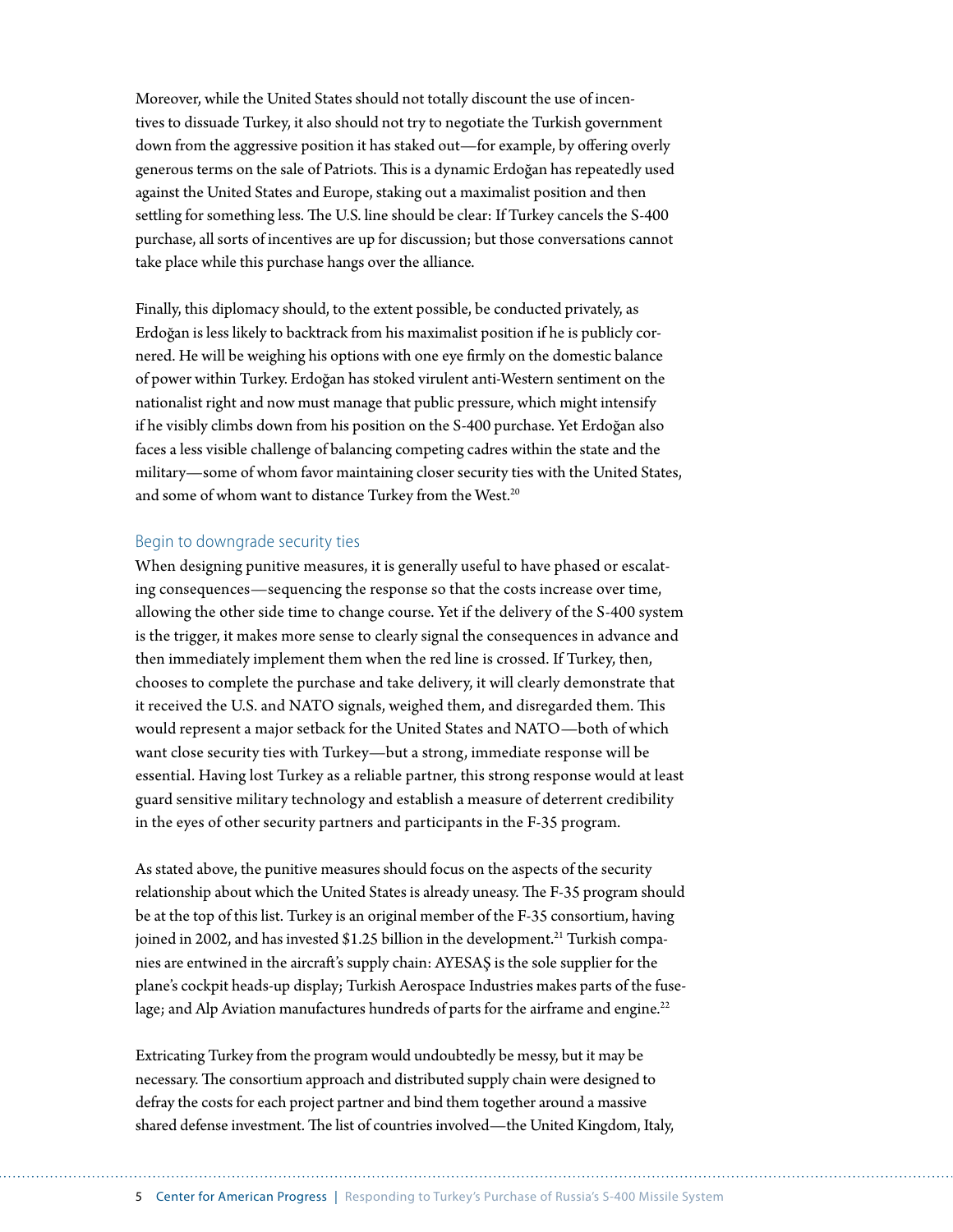the Netherlands, Turkey, Canada, Australia, Norway, Denmark, Israel, and Singapore reflected this favored security status. However, the consortium reflects a fundamentally different geopolitical reality than that which the United States confronts today. Turkey is now an authoritarian state run by a president who does not see his country as integrated into the Western-led order. Moreover, data security and the theft of defense technology by authoritarian rivals are far greater concerns today than they were in 2002. Notwithstanding Turkey's \$1.25 billion investment, the United States is projected to spend \$406 billion developing the jet, a number that does not include the tens of billions of dollars spent in the research and development phase.<sup>23</sup> This investment cannot be held hostage by an ally of dubious reliability.

Excluding Turkey from the program would be disruptive; therefore, if the United States is forced to take this path, Turkey should be repaid any money owed for breach of contract. In July 2018, former Secretary of Defense James Mattis spoke before Congress of the disruption, saying: "If the Turkish supply chain was disrupted today, it would result in an aircraft production break, delaying delivery of 50-75 jets and would take approximately 18-24 months to re-source parts."24 Still, even without Turkey, project partners would be able to fill manufacturing gaps, and the program would surely survive. Heidi Grant, former Air Force deputy undersecretary of international affairs, said Turkey's exclusion would not have "any type of devastating impact."<sup>25</sup> Indeed, it would be more disruptive to disentangle Turkey from the F-35 program further down the line, as the program continues to mature and production rates increase in 2019 and 2020. Therefore, the question is whether the U.S. government expects Turkey's trajectory to improve—in its domestic politics, in its stances toward the West and Russia, or in its ability to secure the defense data and technology associated with the program. CAP's research finds little reason for optimism on the first two fronts.<sup>26</sup>

Beyond the F-35 program, the United States should immediately recalibrate its broader defense posture within Turkey. The United States has long stationed nuclear weapons and aircraft at Incirlik Air Base outside the city of Adana. The deployment has always been a source of bilateral tension, with Ankara often using the arrangement as a way to demonstrate its importance and pressure the United States on regional issues. For more than a year in 2014 and 2015, for example, the United States was forced to execute its counter-Islamic State (IS) air campaign from bases and aircraft carriers in the Persian Gulf while it negotiated with Ankara to allow strikes to be conducted from Incirlik—adding to the difficulty and expense of the campaign.27

It is time to change this arrangement, which both provides Turkey with leverage over the United States and serves as a domestic irritant in bilateral relations, inflaming Turkish nationalist sentiment against the United States. For all the reasons outlined above, U.S. nuclear weapons should be removed if, inexplicably, they are still at Incirlik. It is simply not safe to house such destructive weapons in a country with such uncertain political prospects. Pulling American forces from Incirlik would also send a clear political signal that the United States is planning for life after Turkey.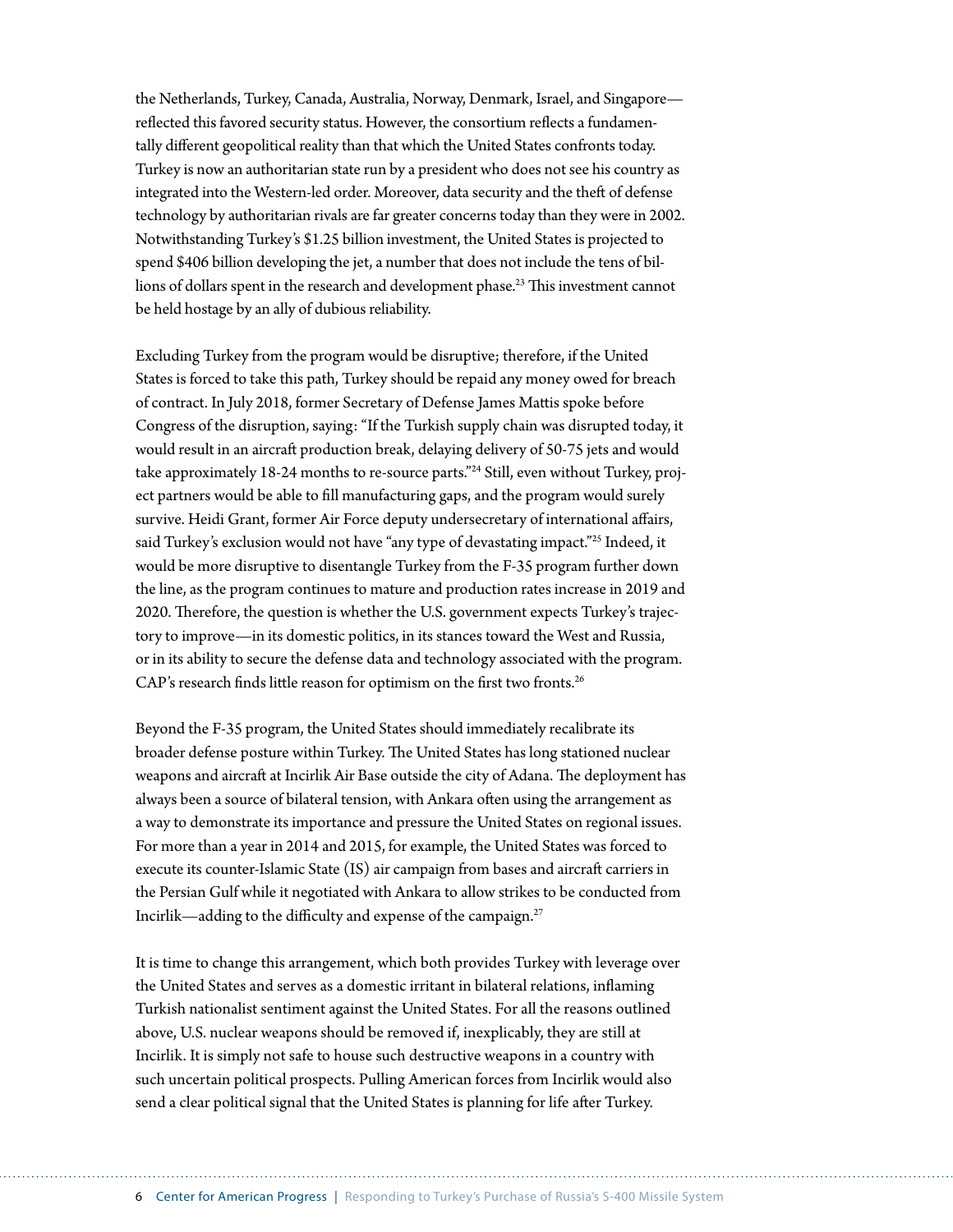Initially, the United States could leave untouched the other parts of its posture in Turkey, including NATO facilities in Konya, Izmir, and several other locations. Alongside this downsizing process—rendered more palatable as the U.S. campaign against IS winds down—the United States should pursue other basing arrangements in the region. Indeed, the United States already appears to be expanding its basing options in Jordan and should continue to hedge its bets, pursuing potential options in the Kurdistan Region of Iraq, in Greece, and in Cyprus.<sup>28</sup> Certainly, each of these options is problematic, but the realignment is necessary and may help to clarify the stakes for Turkish decision-makers.<sup>29</sup> In any event, given the history of U.S. base access, and the trajectory of Turkish politics, it is unlikely that Ankara would grant American access in a crisis scenario.

For the time being, the United States and other core F-35 participants, such as the United Kingdom, should take a primary role in responding to Turkey's drift, with the goal of insulating NATO from the wider deterioration in ties between alliance members—though that firewall is unlikely to hold in the long term. A phased response may prove useful here; the F-35 partners can make a strong stand, leaving NATO largely uninvolved for the time being. If Turkey changes course and reaffirms its commitment to the West, NATO can provide the institutional framework within which relations can eventually be rebuilt. If Turkey cultivates deeper ties with Russia, the West can escalate measures within NATO. Indeed, given Turkey's equivocal stance toward Moscow, at that stage, it would be prudent to explore steps within NATO's governance structure to extricate Turkey from certain activities aimed at countering Russia, such as the Very High Readiness Joint Task Force and certain intelligence sharing arrangements.

If Turkey purchases the S-400, it could also face sanctions under the Countering America's Adversaries Through Sanctions Act (CAATSA).<sup>30</sup> The law allows for sanctions on any individual who engages in significant transactions with the Russian defense or intelligence sectors. Among many damaging provisions, the CAATSA sanctions include the potential denial of licenses to import U.S. goods or technology under the Arms Export Control Act—which governs almost all U.S. defense sales to and military interactions with foreign governments.31 In other words, the law allows the United States to completely cut off governments from American defense technology and equipment if those governments buy significant military material from Russia.

The U.S. president is permitted to waive these sanctions if it is deemed to be in the vital national security interests of the United States. Given President Donald Trump's affinity for both Erdoğan and Putin, it is unclear whether he would issue such a waiver. Regardless, the U.S. Congress can force the issue through its control of the Department of Defense budget—for example, by prohibiting the department from using appropriated funds to transfer the F-35 planes to Turkish hands or to train Turkish pilots on the planes. Moreover, legislation could explicitly ban certain arms sales to Turkey. Congress should make clear that it will push the administration to fully enforce the law and impose sanctions on Turkish companies and officials involved in dealings with the Russian defense sector.

7 Center for American Progress | Responding to Turkey's Purchase of Russia's S-400 Missile System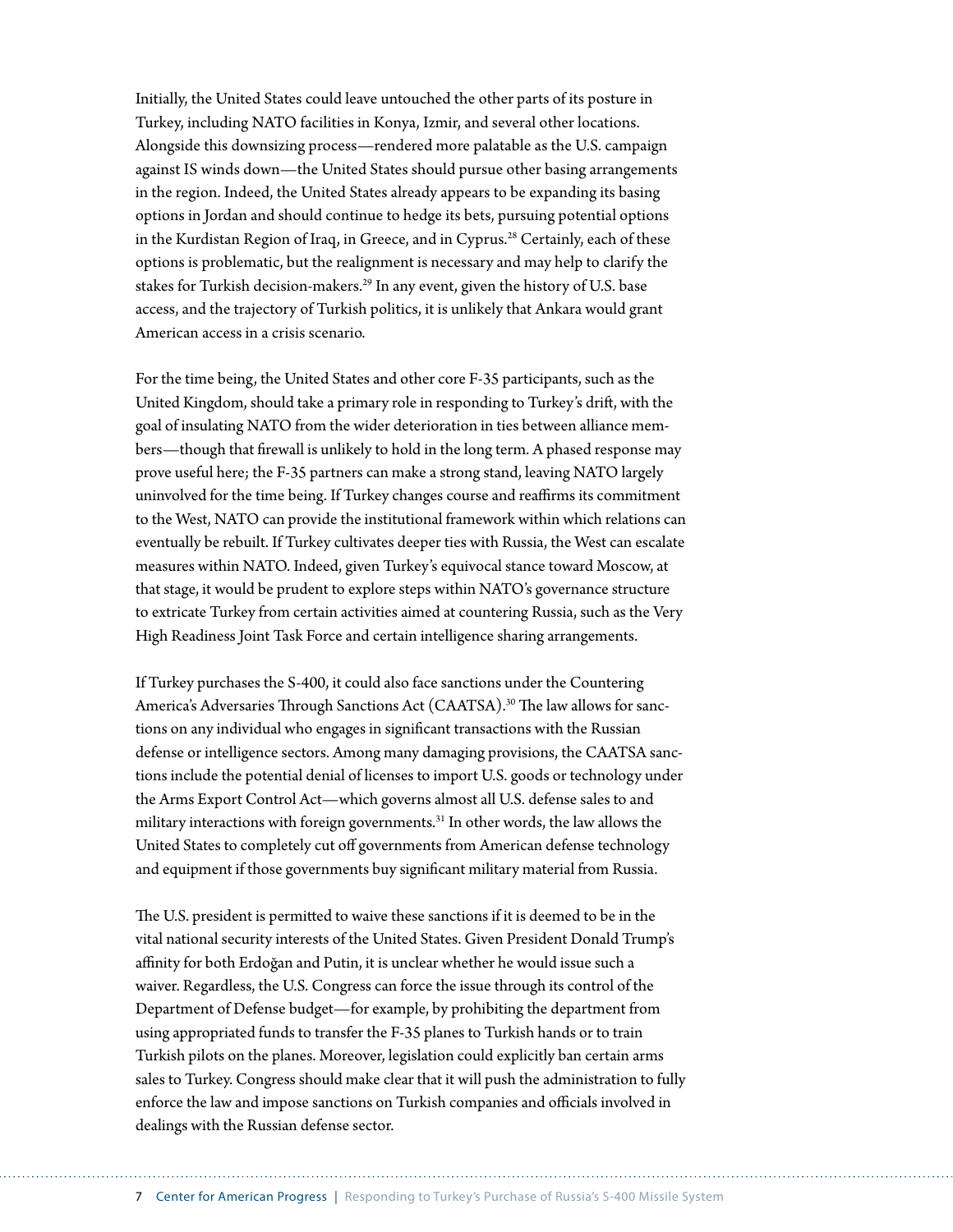If Turkey takes further steps toward strategic cooperation with Russia, and full implementation of the CAATSA sanctions follows, it could mark the final stage of downgrading of the security relationship. Full implementation of CAATSA sanctions could bring an end to the issuance of Arms Export Control Act licenses, which would endanger the full range of defense cooperation between the United States and Turkey. However, this would constitute a nuclear option—cutting off Turkey from crucial NATO systems—and should not be considered unless Turkey goes further toward strategic alignment with Russia.

Nonetheless, thinking through these ramifications would be a useful exercise for Turkish policymakers who value their country's military cooperation with the West and the contracts, equipment, spare parts, and maintenance it brings. Beyond the F-35 program, Turkey's military fields an arsenal of U.S.-made equipment and continues to buy Chinook and UH-60 helicopters and to upgrade F-16 jets previously manufactured under license from the United States.<sup>32</sup>

#### Tools that the United States should not employ

The list of punitive measures not outlined in this brief is also instructive. The United States holds huge sway over Turkey's economic future. Separate from the S-400 response, the United States and the European Union could consider a coordinated strategy to place economic pressure on Ankara in an effort to improve its human rights record and to release political prisoners. For example, the Global Magnitsky Act provides the statutory authority to sanction individuals for gross human rights abuses and has been used in the past to sanction Turkish officials for the unjust imprisonment of U.S. citizens.33 The United States could continue to consider the narrow use of the law in response to human rights abuses, including the continued detention of human rights activists, journalists, Kurdish political leaders, and U.S. citizens.

The United States should not, however, use this leverage in response to the Turkish S-400 purchase. Such steps would be overly punitive and would harm the Turkish people; they would be an overreaction borne of justified anger over Turkey's authoritarian drift. Furthermore, the Trump administration's abdication of even a rhetorical commitment to human rights has undermined the Magnitsky Act's moral credibility; its use under this president would only draw attention to the increasingly instrumental use of sanctions absent legal or moral consideration.

Likewise, President Trump has previously used Section 232 of the Trade Expansion Act of 1962 to implement tariffs on steel and aluminum imports from a number of countries—including Turkey—on national security grounds.34 The announcement of tariffs on Turkish steel coincided with a sharp devaluation of the Turkish lira and serious economic pressure on Turkey. While this is a strong point of leverage, it should not be used in the S-400 case. The tariffs are legally dubious, unrelated to this issue, and unnecessarily punitive;<sup>35</sup> they would anger many other, more reliable allies who are needed to present a united front against the Russian threat and would undermine the credibility of the United States as it makes the case that the S-400 purchase is dangerous to NATO security.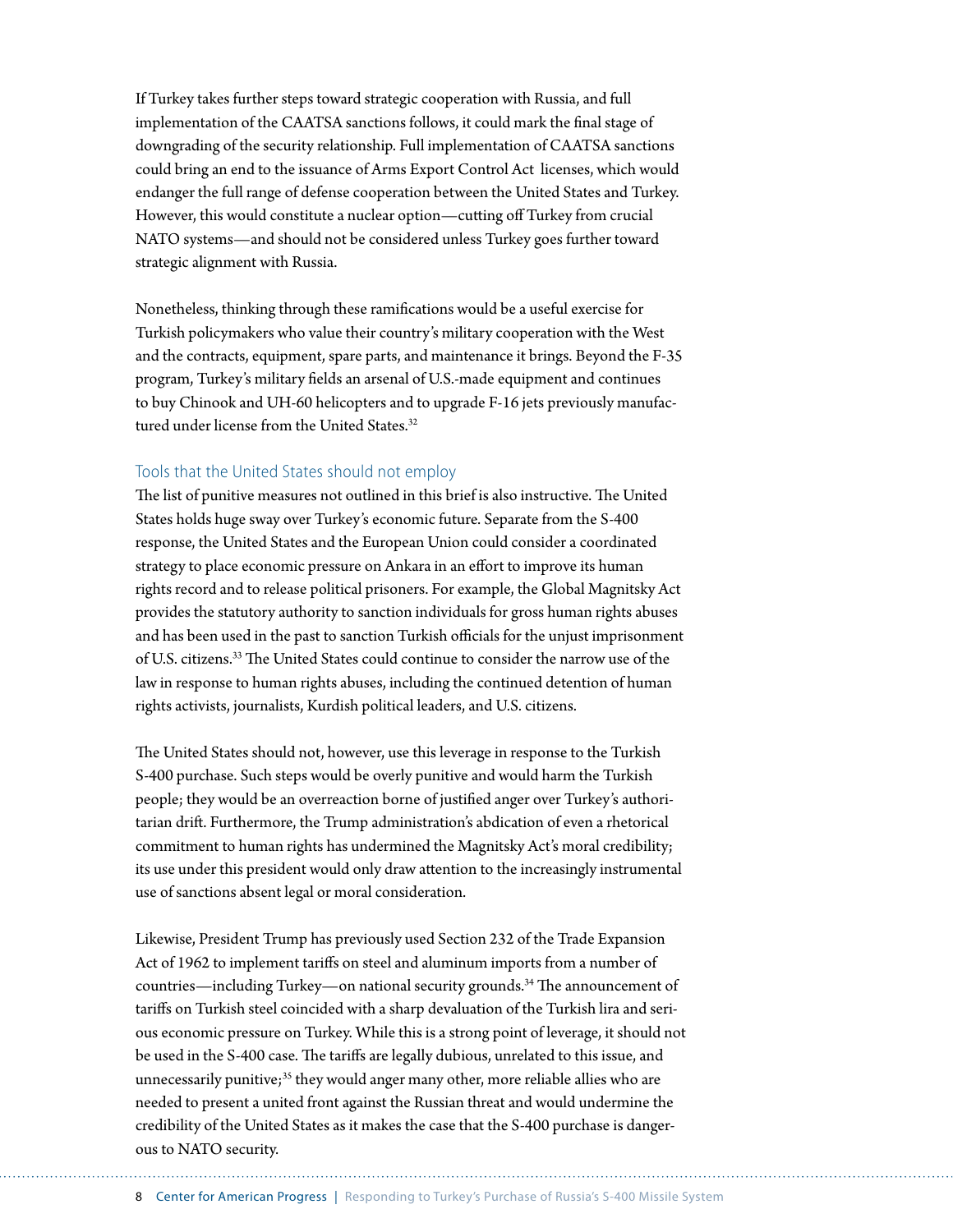For the time being, the United States should also avoid using several additional points of economic leverage. The U.S. Senate has discussed cutting Turkey off from international financial institutions in response to the government's human rights abuses;<sup>36</sup> some might seek to use this leverage to push Ankara to change its strategic line as well. Likewise, many have called for higher fines on Turkish banks—notably Halkbank—for Iran sanctions evasion.<sup>37</sup> These steps would certainly undermine Turkey's economic prospects, but that is not the goal. Such actions are unrelated to the issue at hand and only serve to further undermine U.S. credibility. The United States must evaluate such decisions based on the merits of each individual case and should not allow those decisions to be affected by separate political considerations. Recalling the overarching goal of maintaining a cohesive democratic bloc capable of defending itself, these aggressive moves would only lead reliable allies and partners to conclude that the United States is abusing its financial clout to game an international system it should instead be defending.

### Conclusion

Ankara is increasingly charting its own course; despite relying on the United States and NATO for security, it is largely unrestrained by the wishes of its traditional security partners. In Turkey's desire to hedge its geopolitical bets, the country has cultivated deeper ties with Russia—ties that make many Western security officials nervous about the reliability of their putative ally. The S-400 purchase should be used as a clarifying moment regarding these doubts, and the import of this decision should privately be made clear to Turkish decision-makers—particularly President Erdoğan. Furthermore, American and NATO officials should actively consider how far Turkey's political deterioration could go, as well as how to reduce exposure to Ankara's whims, rather than digging in alongside an aggressive and unreliable autocratic government.

Certainly, the "West bears some blame" for the current situation; some scholars have argued that a more complete embrace of Ankara in 2015—when Turkey shot down a Russian fighter jet following repeated violations of its airspace—could have prevented the current course of events.<sup>38</sup> But this argument does not hold up to scrutiny. The purchase of a Russian air defense system to protect Turkish airspace does not make sense when Russia is the only country threatening that airspace. The S-400 purchase seems to be driven by Ankara's clear desire to hedge its geopolitical bets, rather than by narrow procurement criteria or a realistic assessment of the threats.

Washington's attempts to manage the crises in bilateral relations with tactical adjustments have failed to stop Turkey's domestic deterioration or more assertive line internationally. This accommodative approach was understandable given Turkey's importance to NATO's defense posture; to stabilization efforts in Iraq and Syria; to European integration and energy strategy; and to the refugee crisis. However, this approach is rooted in the belief that the current tumult is an aberration and that adjustments to address discrete bilateral issues could reset relations. That belief may be fundamentally flawed, as the S-400 decision is demonstrating.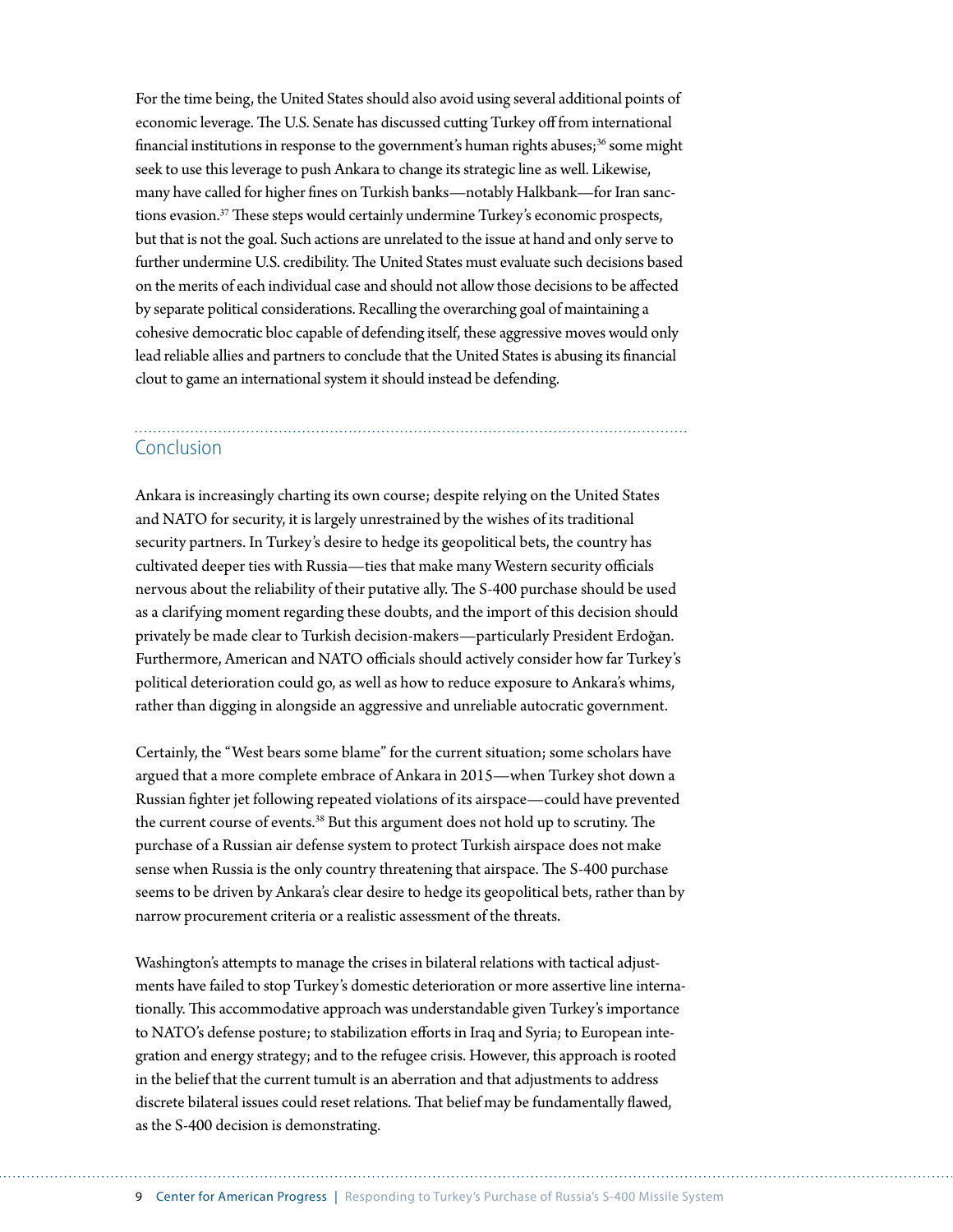Turkey is likely to continue to pursue a more assertive, independent foreign policy with less deference to its Western partners. The United States and its allies should face this unfortunate reality and prepare—identifying which core interests warrant a hardline approach, clearly communicating red lines to Turkey, and hedging security investments to prepare for the worst-case scenario. The S-400 decision should be one of those red lines. If Turkey is not a democracy and does not reliably defend the democratic bloc, it should not enjoy the benefits of membership in the democratic bloc. Indeed, the democratic security architecture should adapt so that it is not dependent on Ankara, and the United States should lead this effort. However, if Turkey opts to shift its strategic alignment, it should know what is at stake.

*Max Hoffman is the associate director of National Security and International Policy at the Center for American Progress.*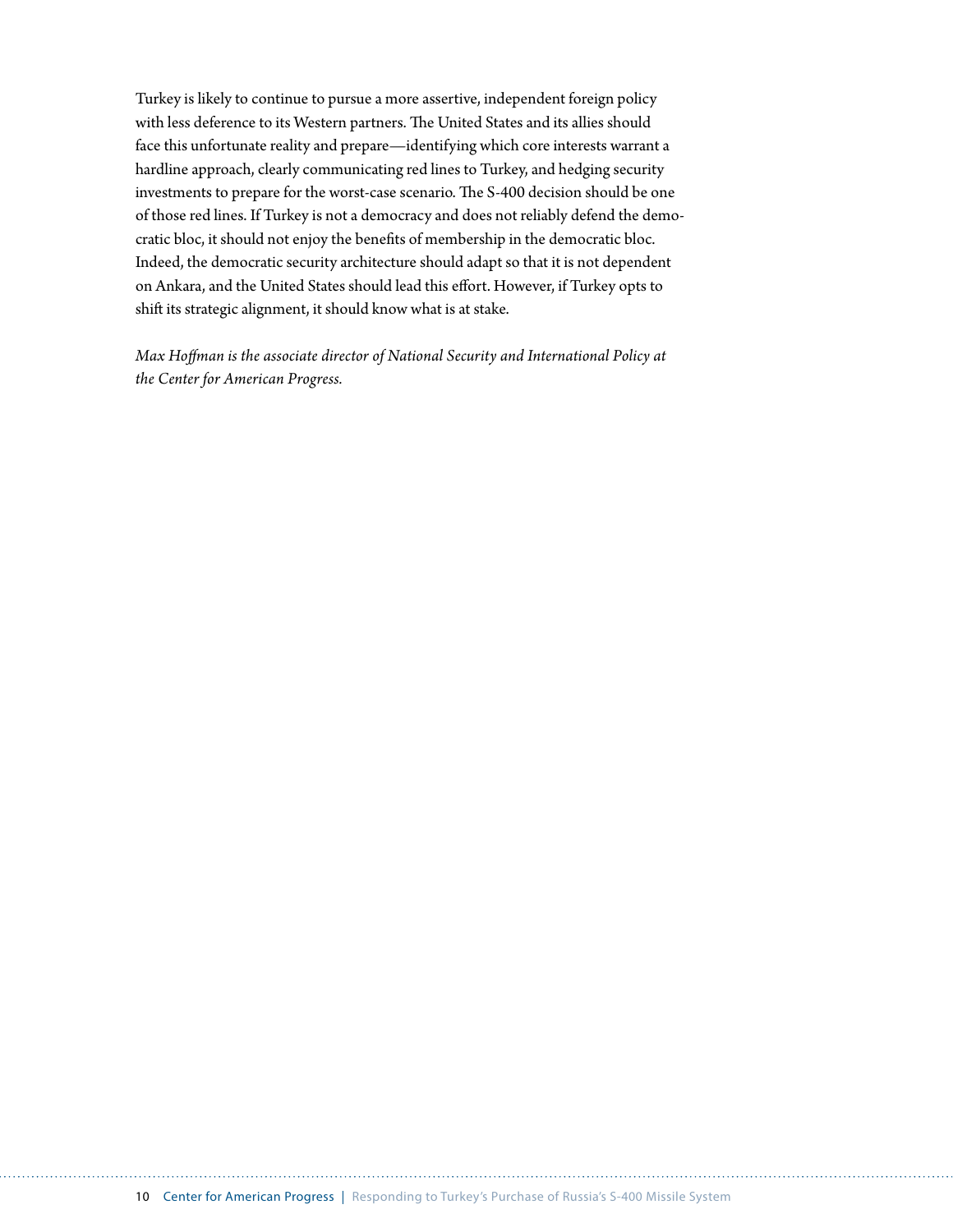## Endnotes

- 1 For a more complete discussion of this new brand of assertive Turkish nationalism, see Max Hoffman, Michael Werz, and John Halpin, "Turkey's 'New Nationalism' Amid Shifting Politics" (Washington: Center for American Progress, 2018), available at https://www.americanprogress.org/issues/ security/reports/2018/02/11/446164/turkeys-new-nationalism-amid-shifting-politics/.
- 2 Max Hoffman, Alan Makovsky, and Michael Werz, "What Turkey's Political Changes Mean for U.S.-Turkish Relations" (Washington: Center for American Progress, 2018), available at https://www.americanprogress.org/issues/security/ reports/2018/07/31/454214/turkeys-political-changesmean-u-s-turkish-relations/.
- 3 Sevil Erkuş, "Turkey sticks to S-400 deal despite US pressure," *Hürriyet Daily News*, February 21, 2019, available at http://www.hurriyetdailynews.com/turkey-sticks-to-s-400-deal-despite-us-pressure-141375.
- 4 Tuvan Gumrukcu, "Erdogan says Turkey will not go back on missile defense deal with Russia," Reuters, March 6, 2019, available a https://www.reuters.com/article/us-turkey-russia-usa/erdogan-says-turkey-will-not-go-back-on-missiledefense-deal-with-russia-idUSKCN1QN2KP.
- 5 For more information on Turkish-Russian cooperation on energy issues and in Syria, as well as a discussion of the overall warming of the strategic relationship, see, for example, Alan Makovsky, "Turkey's Growing Energy Ties with Moscow" (Washington: Center for American Progress, 2015), available at https://www.americanprogress.org/ issues/security/reports/2015/05/06/112511/turkeys-growing-energy-ties-with-moscow/; Peter Cholakov, "Russia's proposed TurkStream 2 pipeline sparks Bulgaria, EU energy worries," Deutsche Welle, February 28, 2019, available at https://www.dw.com/en/russias-proposed-turkstream-2-pipeline-sparks-bulgaria-eu-energy-worries/a-47726458; Radio Free Europe/Radio Liberty, "Turkish Forces Begin Syria Patrols As Part Of Deal With Russia," March 9, 2019, available at https://www.rferl.org/a/turkey-forces-patrolsyria-accord-russia-iran-putin-erdogan/29811788.html.
- 6 U.S. Department of Defense, "Status of the U.S. Relationship with the Republic of Turkey: Unclassified Executive Summary" (Washington: 2018), available at https://fas.org/ man/eprint/dod-turkey.pdf.
- 7 See, for example, Sebastien Roblin, "America's Big Fear: Turkey Mixing F-35s and Russia's S-400 Air Defense System," *The National Interest*, July 7, 2018, available at https:// nationalinterest.org/blog/buzz/americas-big-fear-turkeymixing-f-35s-and-russias-s-400-air-defense-system-25152.
- 8 See, for example, *Hürriyet Daily News*, "Venezuela's Maduro hails Erdoğan as 'leader of new multi-polar world", July 9, 2018, available at http://www.hurriyetdailynews.com/ venuzuelas-maduro-hails-erdogan-as-leader-of-newmulti-polar-world-134374. This attitude was on display at the Brazil, Russia, India, China, and South Africa (BRICS) summit in Johannesburg, where Turkey expressed an interest in joining the body. See Philip Owira, "BRICS talks offer opportunities for Turkey – business group," TRT World, July 25, 2018, available at https://www.trtworld. com/mea/brics-talks-offer-opportunities-for-turkeybusiness-group-19138; Semih Idiz, "After Erdogan's win, what's next for Turkey's foreign policy?", Al-Monitor, July 3, 2018, available at https://www.al-monitor.com/pulse/ originals/2018/07/turkey-what-will-happen-to-ties-withwest-in-new-system.html.
- 9 Makovsky, "Turkey's Growing Energy Ties with Moscow"; Idiz, "After Erdogan's win, what's next for Turkey's foreign policy?"; Aykan Erdemir and Merve Tahiroglu, "Turkey's Drift From the West: From Transactionalism to Hostility," War on the Rocks, August 17, 2017, available at https:// warontherocks.com/2017/08/turkeys-drift-from-the-westfrom-transactionalism-to-hostility/.

10 This assessment is based on extensive conversations, over many years, with Turkish political and security officials as well as conversations with their U.S. and European counterparts characterizing those outlooks. In the public sphere, see, for example, Metin Gurcan, "The rise of the Eurasianist vision in Turkey," Al-Monitor, May 17, 2017, available at https://www.al-monitor.com/pulse/originals/2017/05/turkey-rise-of-euroasianist-vision.html; Leela Jacinto, "Turkey's Post-Coup Purge and Erdogan's Private Army," *Foreign Policy*, July 13, 2017, available at https:// foreignpolicy.com/2017/07/13/turkeys-post-coup-purgeand-erdogans-private-army-sadat-perincek-gulen/; Selim Sazak, "The U.S.-Turkey Relationship Is Worse Off Than You Think," *Foreign Policy*, September 11, 2018, available at https://foreignpolicy.com/2018/09/11/the-u-s-turkeyrelationship-is-worse-off-than-you-think/.

- 11 Stratfor, "Turkey Builds a Military-Industrial Complex to Match Its Ambitions," May 26, 2017, available at https:// worldview.stratfor.com/article/turkey-builds-militaryindustrial-complex-match-its-ambitions. See also Jonny Hogg and Can Sezer, "Erdogan aims to turn Turkey into major defense industry power," Reuters, May 27, 2015, available at https://www.reuters.com/article/us-turkeyelection-defence/erdogan-aims-to-turn-turkey-into-majordefense-industry-power-idUSKBN0OC0FT20150527.
- 12 Pierre Tran, "Mistral Dispute With Russia Settled, France Eyes Exports," *Defense News*, August 9, 2015, available at https://www.defensenews.com/naval/2015/08/09/mistraldispute-with-russia-settled-france-eyes-exports/.
- 13 Radio Free Europe/Radio Liberty, "U.S. Official Says Warned Turkey F-35 Jet Sales Jeopardized By Russian Deal," June 27, 2018, available at https://www.rferl.org/a/us-state-officialmitchell-says-warned-turkey-f-35-stealth-jet-sales-jeopardized-russian-2-400-missile-defense-deal/29322652.html.
- 14 John S. McCain National Defense Authorization Act for Fiscal Year 2019, Public Law 232, 115th Cong., 2nd sess. (August 13, 2018), available at https://www.congress.gov/ bill/115th-congress/house-bill/5515/text#toc-H745971F-2C4454A1FAC9B70C2D677AE4D.
- 15 U.S. Department of Defense, "Status of the U.S. Relationship with the Republic of Turkey."
- 16 Aaron Mehta and Joe Gould, "Top US general in Europe: Don't give Turkey F-35 if they buy Russian system," March 5, 2019, available at https://www.defensenews.com/global/ europe/2019/03/05/top-us-general-in-europe-dont-giveturkey-f-35-if-they-buy-russian-system/.
- 17 Ragip Soylu, "Turkey extends S-400 offer to Washington," *Daily Sabah*, June 27, 2018, available at https://www. dailysabah.com/columns/ragip-soylu/2018/06/28/turkeyextends-s-400-offer-to-washington.
- 18 Sevil Erkuş, "Turkey, Italian-French consortium advance talks on air defense systems," *Hürriyet Daily News*, June 4, 2018, available at http://www.hurriyetdailynews.com/ turkey-italian-french-consortium-advance-talks-on-airdefense-systems-132740.
- 19 Burak Ege Bekdil, "Turkey defense minister announces timeline for S-400 deployment," *Defense News*, October 26, 2018, available at https://www.defensenews.com/ land/2018/10/26/turkey-defense-minister-announcestimeline-for-s-400-deployment/.
- 20 This assessment is based on extensive conversations, over many years, with Turkish political and security officials—as well as conversations with their U.S. and European counterparts characterizing those outlooks. For more on the overall attitudes toward the United States and the West, see Hoffman, Werz, and Halpin, "Turkey's 'New Nationalism' Amid Shifting Politics." For more on the dynamics within the state—in the public sphere—see, for example, Gurcan, "The rise of the Eurasianist vision in Turkey"; Jacinto, "Turkey's Post-Coup Purge and Erdogan's Private Army"; Sazak, "The U.S.-Turkey Relationship Is Worse Off Than You Think."